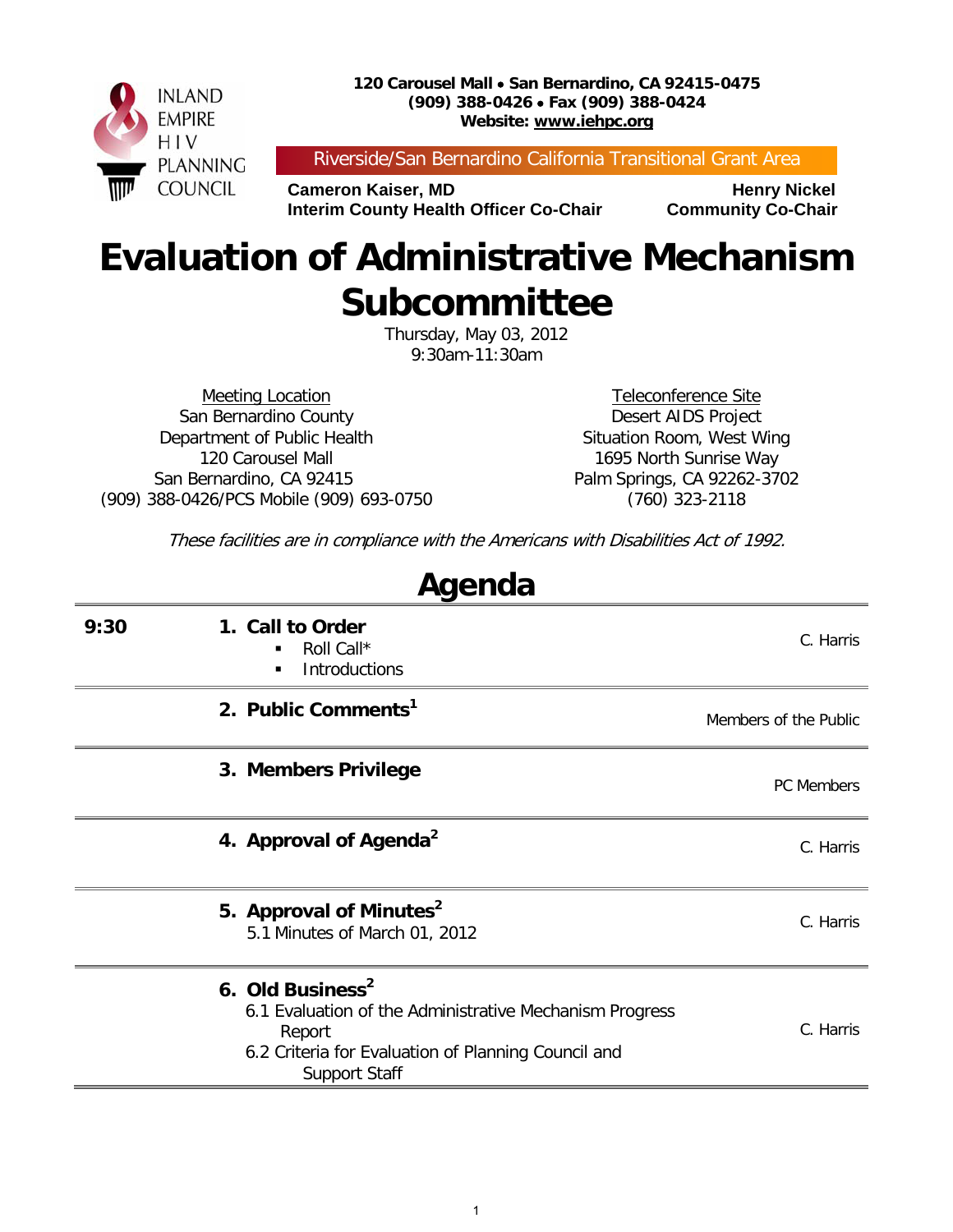|       | 7. Public Comments <sup>1</sup>               | Members of the Public |
|-------|-----------------------------------------------|-----------------------|
|       | 8. Members Privilege                          | <b>PC</b> Members     |
|       | 9. Review of Action Items                     | PC Staff              |
|       | 10.<br><b>Agenda Setting for Next Meeting</b> | PC Members/ C. Harris |
|       | 11.<br>Roll Call*                             | PC Staff              |
| 11:30 | 12.<br>Adjournment                            | C. Harris             |

 $1$  Public Comments: Any member of the public may address this meeting on items of interest that relate to the Ryan White CARE Act by completing a speaker slip to indicate their interest in addressing the Planning Council. A three-minute limitation will normally apply to each member of the public who wishes to comment, unless waived by the Chair.

 $<sup>2</sup>$  The agenda item may consist of a discussion and a vote. Public comments can be made prior to each Planning</sup> Council vote.

\* Members must be present at both roll calls to receive credit for meeting attendance.

\*\* Attachment was not available at time of printing, but will be available at the meeting.

Requests for special accommodations (e.g., language translation) must be received 72 hours prior to the date of the meeting. Contact PC Support at (909) 388-0426.

All meetings of the Planning Council and its committees are open to interested parties from the general public. Notices are posted in compliance with the California Brown Act. Information regarding Planning Council meetings, and/or minutes of meetings are public records and are available upon request from the Planning Council Support Staff by calling (909) 388-0426 or by visiting the website http://www.iehpc.org.

Servicios en Español: Notificación para servicios de intérprete deben de someterse setenta y dos horas de anticipo. Por favor llame (909) 388-0426.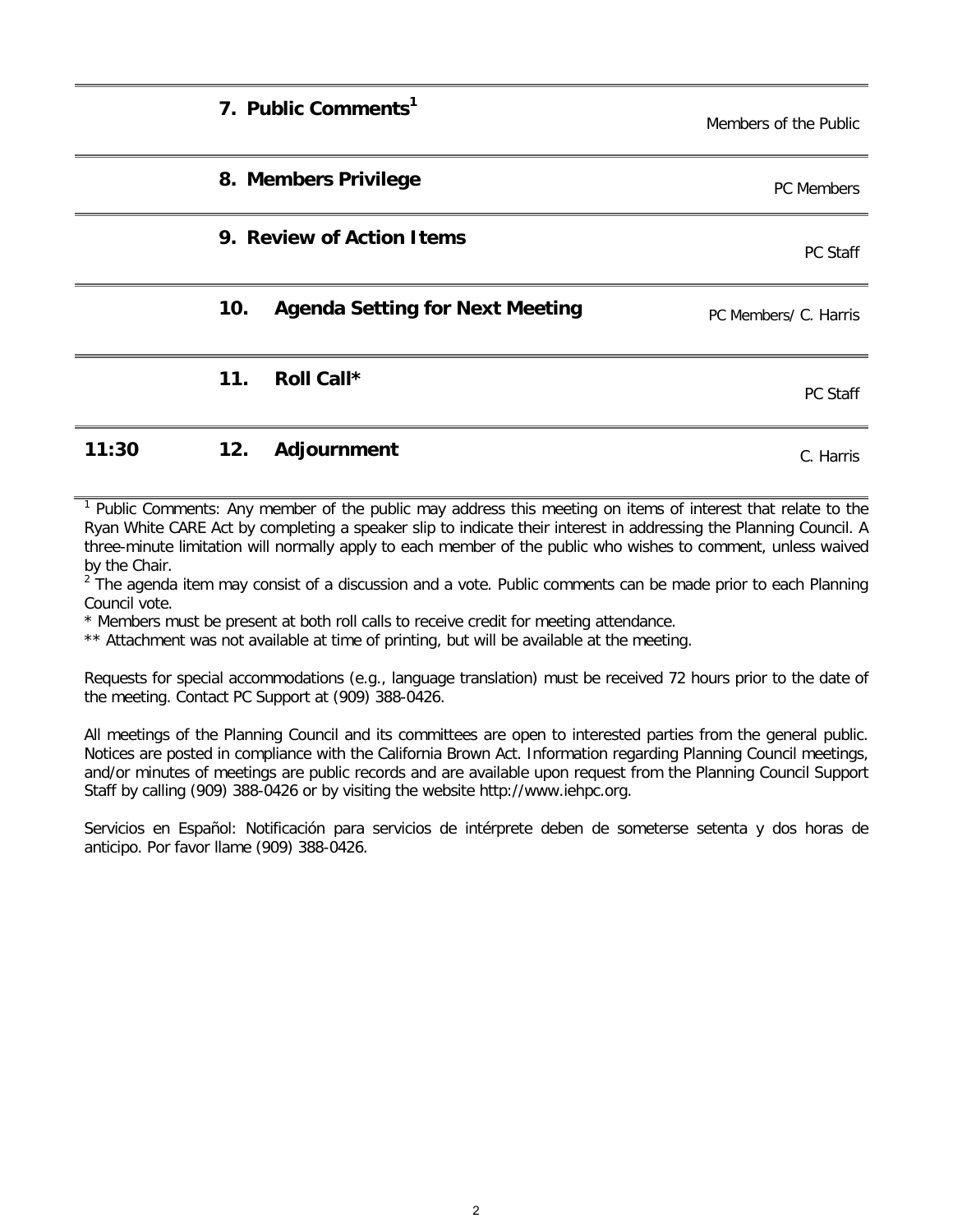

Riverside/San Bernardino California Transitional Grant Area

**Cameron Kaiser, MD**<br> **Interim County Health Officer Co-Chair** Community Co-Chair **Interim County Health Officer Co-Chair** 

## **Evaluation of Administrative Mechanism Subcommittee**

Thursday, March 01, 2012 2:00pm-3:30pm

Meeting Location\* Beaumont Civic Center 550  $E. 6<sup>th</sup> Street$ Beaumont, CA (909) 388-0426/PCS Mobile (909) 693-0750 \*Teleconferencing is not available

These facilities are in compliance with the Americans with Disabilities Act of 1992.

## **Minutes**

**Attendees:** L. Ford-Watson, C. Harris, K. Owens, A. Ziven **PCS:** A. Soria

| 2:00 | 1. Call to Order<br>Roll Call*<br>٠<br><b>Introductions</b><br>٠                                                                                              | C. Harris             |
|------|---------------------------------------------------------------------------------------------------------------------------------------------------------------|-----------------------|
|      | 2. Public Comments <sup>1</sup><br><b>None</b>                                                                                                                | Members of the Public |
|      | 3. Members Privilege<br><b>None</b>                                                                                                                           | <b>PC</b> Members     |
|      | 4. Approval of Agenda <sup>2</sup><br>Motion/Second: L. Ford-Watson/A. Ziven<br>Motion carried                                                                | C. Harris             |
|      | 5. Approval of Minutes <sup>2</sup><br>5.1 Minutes of May 11, 2010<br>Motion/Second: A. Ziven/L. Ford-Watson<br>K. Owens/C. Harris abstained. Motion carried. | C. Harris             |
|      | 6. Old Business <sup>2</sup><br>6.1 Review EAM Report for Program Year 2010-2011<br>(Attachment 1)<br>PCS will make corrections to the report.                | G. French             |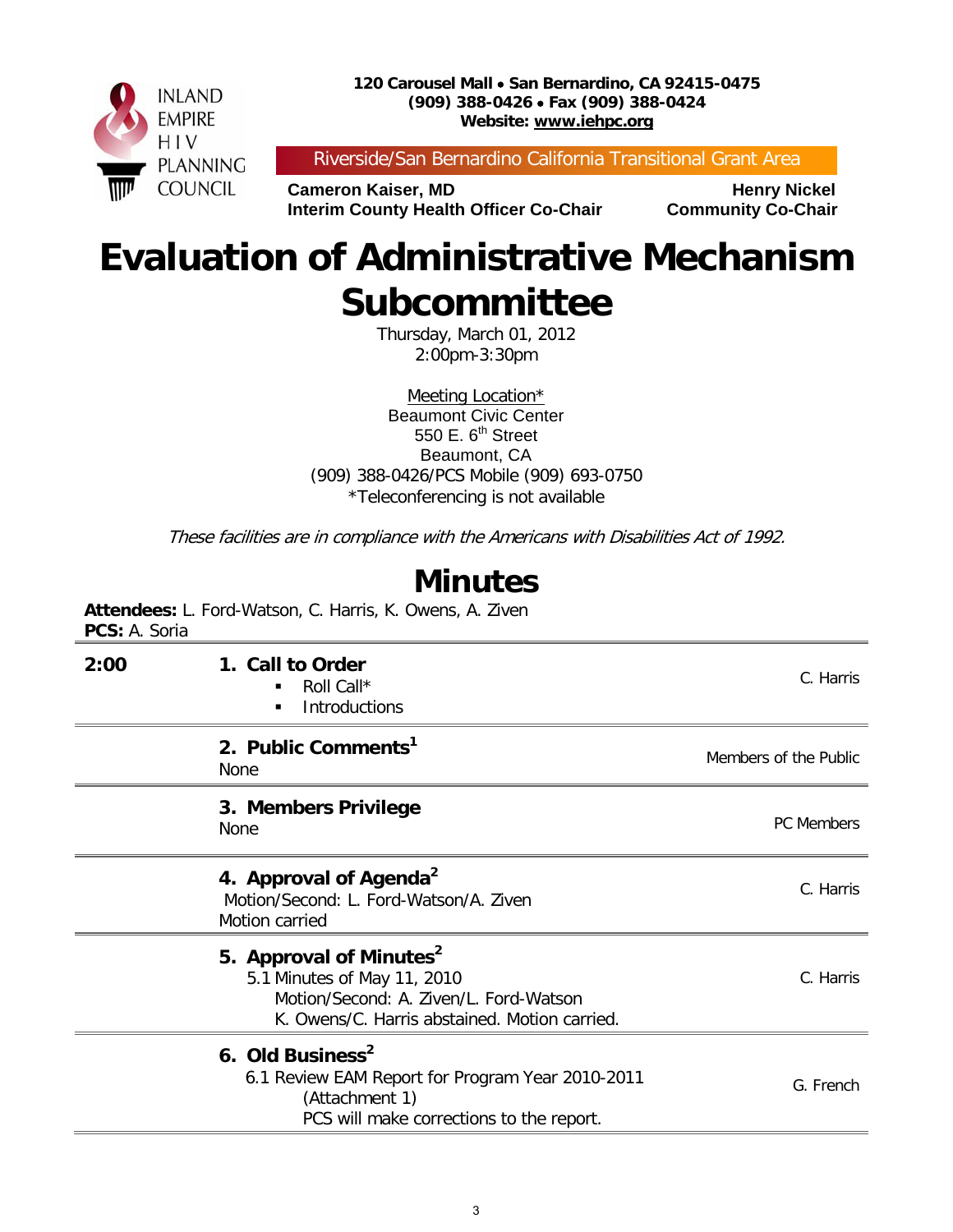## **7. New Business<sup>2</sup>**

| 8. Public Comments <sup>1</sup>                                         |           |
|-------------------------------------------------------------------------|-----------|
| 7.4 Approval of the Consultant(s)                                       |           |
| All in favor. Motion carried.                                           |           |
| consultant to conduct the EAM.                                          |           |
| K. Owens/L. Ford-Watson made a motion to hire a                         |           |
| <b>EAM</b> consultant                                                   |           |
| 7.3 Discuss the Role and Process for the selection of the               |           |
| (Attachment 3)                                                          |           |
| by PC and the RWP/Department of Public Health                           |           |
| 7.2 Review and discuss the EAM Parameters Negotiated                    |           |
| All in favor. Motion carried.                                           |           |
| process is drafted they will send to Bylaws for review<br>and approval. |           |
| A. Ziven/K. Owens made a motion once evaluation                         |           |
| All in favor. Motion carried.                                           | C. Harris |
| process for staff evaluation for FY 2011-2012                           |           |
| A. Ziven/L. Ford-Watson made a motion to develop a                      |           |
| the previous motion. All in favor. Motion carried.                      |           |
| A. Ziven/L. Ford-Watson made a motion to resend                         |           |
| Motion carried.                                                         |           |
| A. Ziven/L. Ford-Watson                                                 |           |
| survey to evaluate PCS for FY 2012-2013.                                |           |
| Motion for the committee to develop and conduct a                       |           |
| (Attachment 2)                                                          |           |
| Administrative Mechanism Subcommittee                                   |           |
| 7.1 Roles and Responsibilities of the Evaluation of                     |           |

|      |         |                                                                                     | Members of the Public |
|------|---------|-------------------------------------------------------------------------------------|-----------------------|
|      | salary. | 9. Members Privilege<br>K. Owens commented on the discussion regarding PCS          | <b>PC Members</b>     |
|      | 10.     | <b>Review of Action Items</b>                                                       | PC Staff              |
|      | 11.     | <b>Agenda Setting for Next Meeting</b><br>April 19th<br>2:00pm-3:30pm<br><b>TBD</b> | PC Members/ C. Harris |
|      | 12.     | Roll Call*                                                                          | PC Staff              |
| 3:30 | 13.     | Adjournment                                                                         | C. Harris             |

<sup>1</sup> Public Comments: Any member of the public may address this meeting on items of interest that relate to the Ryan White CARE Act by completing a speaker slip to indicate their interest in addressing the Planning Council. A